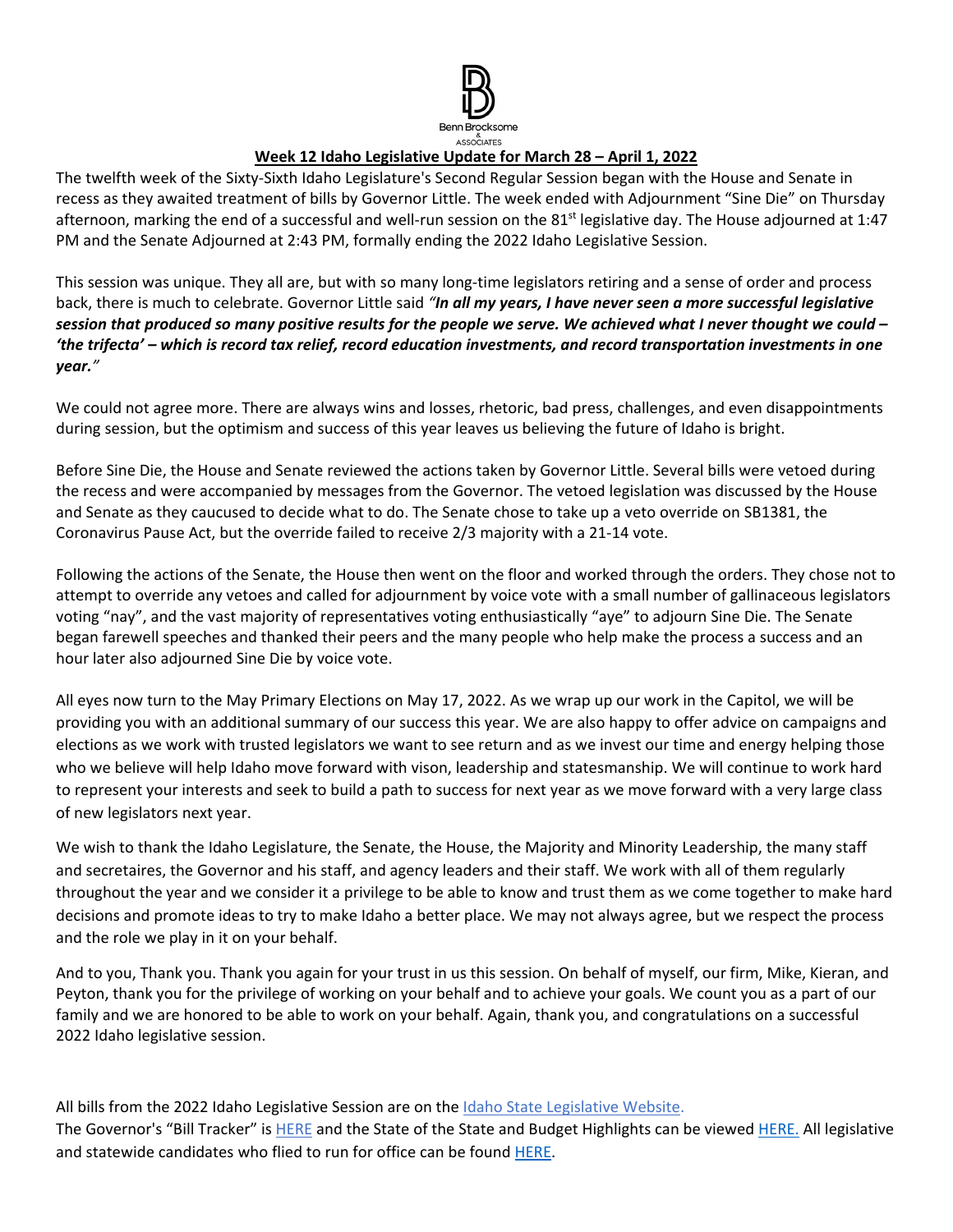

#### **Policies**

#### **[SB 1381 – Coronavirus Pause Act](https://legislature.idaho.gov/sessioninfo/2022/legislation/S1381) Vetoed**

This legislation was crafted in reaction to the COVID-19 pandemic and aims to prevent discrimination in the workplace, with the exception of any requirements that might be required of medical care providers, on the basis of vaccination. **Sponsors: Sen. Winder (R-20), Sen. Lakey (R-12), Rep. Adams (R-13)**

## **[SB 1233 – Shared Investigation Authority – DOPL](https://legislature.idaho.gov/sessioninfo/2022/legislation/S1233/) Senate Commerce & Human Resources Committee**

This bill hopes to enable across-the-board collaboration between Department of Occupational & Professional Licenses (DOPL) boards and commissions to improve transparency and efficiency during investigations. **Sponsor: Sen. Souza (R-4)** 

## **[HB 510 – State & Local Taxes, Businesses](https://legislature.idaho.gov/sessioninfo/2022/legislation/H0510/) (69-0-1) Passed the House – Senate Local Government & Taxation Committee**

This proposal aims to "make technical corrections to legislation passed in 2021 (HB 317)". That bill allowed Affected Business Entities (ABE's) to elect to pay state income taxes on behalf of their owners, making those payments deductible from their federal taxes. This new bill would extend that election opportunity to trusts, estates, and ABE's with owners that have no Idaho income tax liability.

**Sponsor: Rep. Okuniewicz (R-2)**

# **[HB 534 – State Insurance Fund](https://legislature.idaho.gov/sessioninfo/2022/legislation/H0534/) House Commerce & Human Resources Committee**

Intends to allow the State Insurance Fund (SIF) to transition from state vacation and leave programs to Paid Time Off (PTO) and holidays. This would align more with private sector positions. The bill will digitalize their financial transaction offerings with online banking and mobile applications without the approval of the State Controller's Office and Treasurer's office.

**Sponsor: Rep. Gestrin (R-8), Sen. Lakey (R-12) - four co-sponsors**

# **[SB 1239aa – Legislative Session Uniformity](https://legislature.idaho.gov/sessioninfo/2022/legislation/S1239/) (28-6-1) Passed the Senate – House State Affairs Committee**

Ensures that each regular session of the legislature shall adjourn by a certain date. It is intended to keep the legislative session uniform and part time but makes exceptions for declared disasters and emergency events. **Sponsor: Sen. Guthrie (R-28)**

#### **[HB 557 – Payday Lenders, Licensing Systems](https://legislature.idaho.gov/sessioninfo/2022/legislation/H0557) (31-38-1) Failed in the House**

Aims to standardize the commercial payday and licensing systems. Eliminates the unnecessary licensing requirements and alters due dates to align with the electronic system of licensing. The provisions for qualifying for these licenses will be updated by this bill as well.

**Sponsor: Rep. Furniss (R-35)**

# **[HB 719 – Vaccine Mandates, Religious Exemption](https://legislature.idaho.gov/sessioninfo/2022/legislation/H0719/) (54-15-1) Passed the House – Senate State Affairs Committee**

Expands on State Code, by incorporating language that would allow for employees to claim religious exemption in the event their employer has vaccine requirements. This intends to replace HB 577. **Sponsor: Rep. Young (R-31)**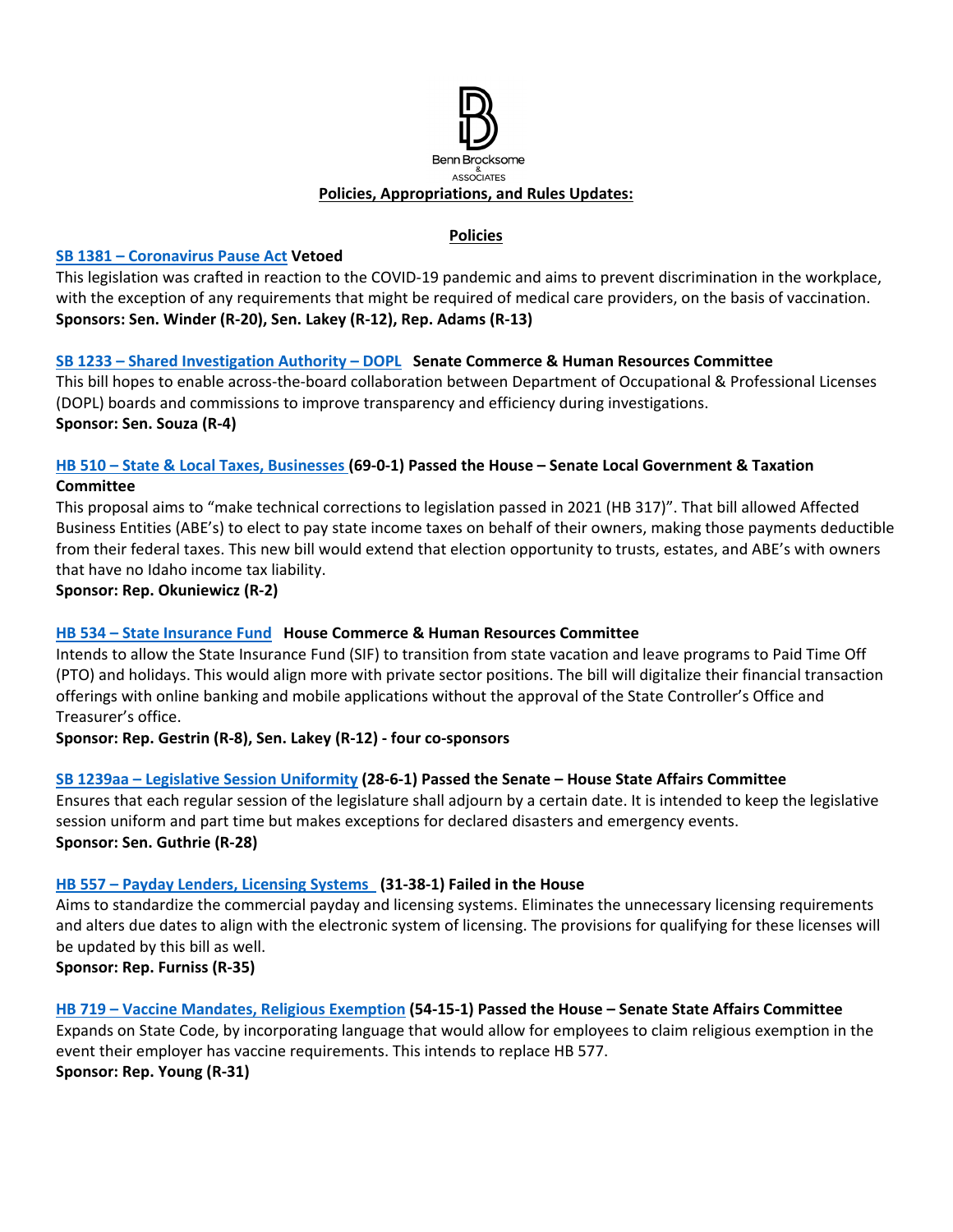

## **HB 578 [– Required Immunity Liability Act](https://legislature.idaho.gov/sessioninfo/2022/legislation/H0578) House Business Committee**

Allows for employees to request an exemption from receiving the vaccine, and the employer still requires the vaccine, then an employee is injured the employer can be held liable for this injury. The employee will have the ability to seek suit against the employer. The businesses that are required to have all employees receive the vaccine per the federal government mandate, this employer will be exempt from this bill.

**Sponsor: Rep. Monks (R-22) and Sen. Den Hartog (R-22)**

#### **HB 579 [– Medical Information, Employers](https://legislature.idaho.gov/sessioninfo/2022/legislation/H0579/) Returned to House Business Committee**

Intends to protect employee's medical privacy by stating employees do not have to disclose medical information to an employer. An employer may request a new employee to share relevant medical information that is considered essential function to the job.

**Sponsor: Rep. Monks (R-22)**

#### **HB 581– Employee [Medical Information Protection Act](https://legislature.idaho.gov/sessioninfo/2022/legislation/H0581) (39-29-2) Passed the House – Senate Commerce & Human Resources**

Prevents a business to mandate the COVID-19 vaccine on their employers. The definition of the vaccine would be updated through this bill

**Sponsor: Rep. Shepherd (R-7)**

**[HB 698 – Worker's Compensation, COVID-19](https://legislature.idaho.gov/sessioninfo/2022/legislation/H0698/) (61-2-7) Passed the House – Senate Commerce & Human Resources** This legislation specifies that injuries arising from employer mandated vaccinations shall be compensable under the Idaho Workers Compensation laws. This intends to replace HB 593. **Sponsors: Rep. Skaug (R-12), Rep. Monks (R-22)**

# **[HB 708 – Medical Information, Employers](https://legislature.idaho.gov/sessioninfo/2022/legislation/H0708/) (54-14-2) Passed the House – Senate Health & Welfare Committee**

Intends to protect employee's medical privacy by stating employees do not have to disclose medical information to an employer. An employer may request a new employee to share relevant medical information that is considered essential function to the job. This intends to replace HB 604.

**Sponsor: Rep. Monks (R-22)**

#### **[SB 1326 – Regulatory Shift, Division of Licensing & Certification](https://legislature.idaho.gov/sessioninfo/2022/legislation/S1326/) Senate Health & Welfare Committee**

This legislation would effectively shift eighteen (18) different types of medical facilities and agency types, as well as the regulatory authority, duties, and staff responsible for licensing and inspection, from the Division of Licensing & Certification to the Division of Occupational & Professional Licenses (DOPL). Included in this transition would be the management of the certification program for certified family homes to DOPL. **Sponsors: Sen. Riggs (R-3), Rep. Erickson (R-33)**

#### **[HB 645 – Elections, Community College Trustees](https://legislature.idaho.gov/sessioninfo/2022/legislation/H0645/) Returned to State Affairs Committee**

Changes the at-large voting process for community college trustee elections to a zonal one. This proposal has a 2024 effective date to not further complicate the election cycle that is about to start. **Sponsor: Rep. Chaney (R-10)**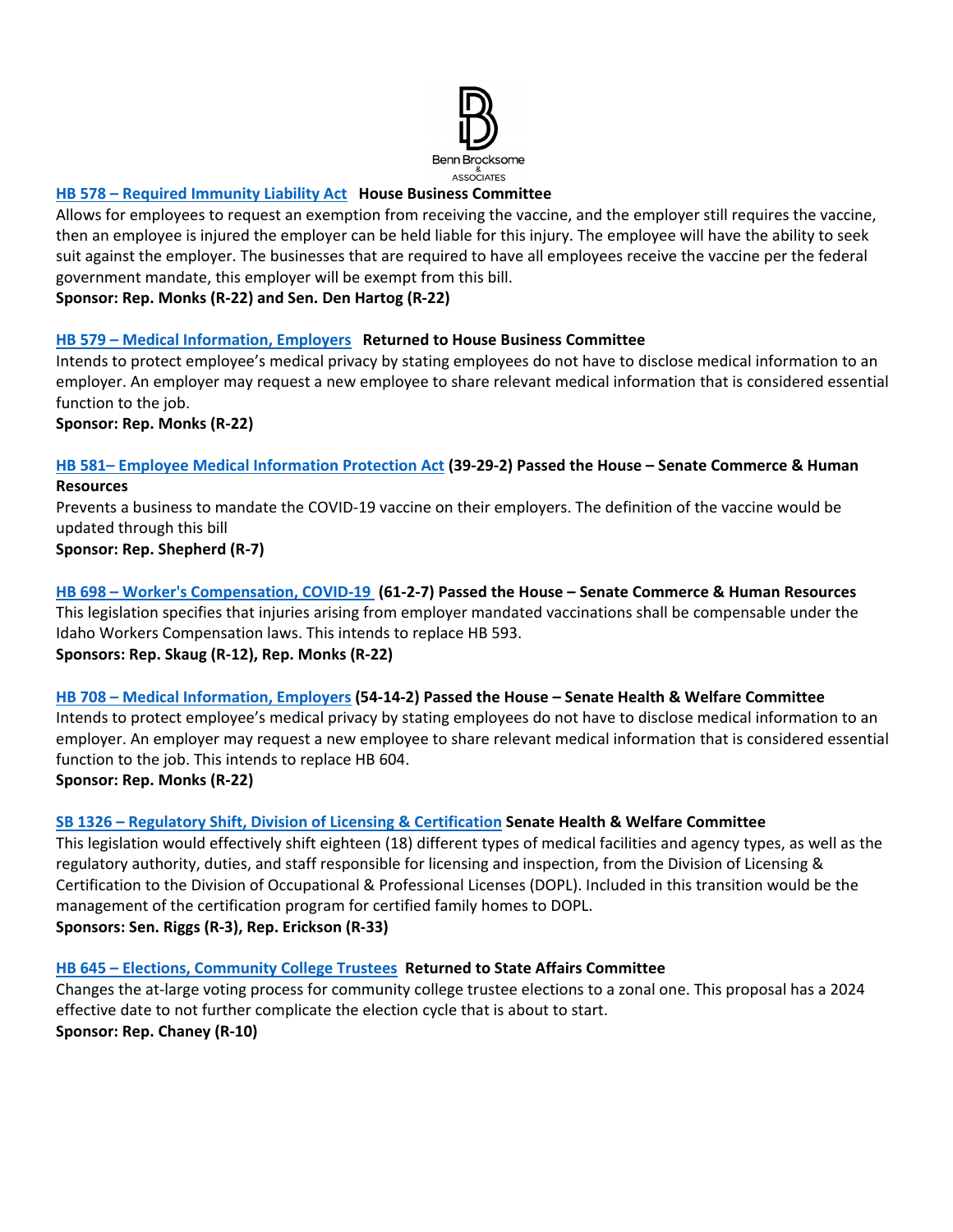

# **[HB 671 – School Board Trustees](https://legislature.idaho.gov/sessioninfo/2022/legislation/H0671/) (54-13-1) Passed the House – Held in Senate State Affairs Committee**

If an election is held within 120 days from a successful recall, then an election will be held for a school trustee position instead of an appointment. If the next election in held further out than 120 days, a temporary trustee position will be fill until the next election, where the permanent spot will be elected.

**Sponsor: Rep. Erhardt (R-33)** 

# **[SB 1346aa – Medical Record Requests, Cap](https://legislature.idaho.gov/sessioninfo/2022/legislation/S1346/) (28-8-1) Passed the Senate – Held in House Health & Welfare Committee**

This bill would establish "a reasonable maximum charge" for a patient, or their representative, to obtain a copy of records from a physician or other health care service that is intended to prevent price gouging, but also provide an incentive for electronic download of records.

**Sponsor: Sen. Ricks (R-34)**

# **[SB 1356 – Extend Employment Services](https://legislature.idaho.gov/sessioninfo/2022/legislation/S1356) Held in Senate Health & Welfare Committee**

SB 1356 would codify employment services from Idaho Division of Vocational Rehabilitation to the Division of Medicaid. This is a state supported employment and vocational training service and aims to ensure full access to the vocational services Idahoans with significant disabilities.

# **Sponsor: Sen. Cook (R-30)**

# **[SB 1397 – Negotiated Rulemaking Process](https://legislature.idaho.gov/sessioninfo/2022/legislation/S1397/) Sent to the 14th Order for Amendment**

This allows for legislatures to have a negotiated rulemaking process for all temporary rules that are not approved by the legislature the following session. This bill is to ensure that the rulemaking process is transparent and that temporary rulemaking is only used for emergency situations.

**Sponsor: Sen. Anthon (R-27)**

# **[SB 1234 – Dental Hygienist Endorsements](https://legislature.idaho.gov/sessioninfo/2022/legislation/S1234/) Signed into Law**

- **[HB 436 Income Taxes](https://legislature.idaho.gov/sessioninfo/2022/legislation/H0436/) Signed into Law**
- **[HB 450 Unemployment Insurance Tax Rates](https://legislature.idaho.gov/sessioninfo/2022/legislation/H0450/) Signed into Law**
- **[HB 444 Extending Sunset of Coronavirus Limited Immunity Act](https://legislature.idaho.gov/sessioninfo/2022/legislation/H0444/) Signed into Law**
- **[SB 1247 Establishing Technical Schools](https://legislature.idaho.gov/sessioninfo/2022/legislation/S1247/) Signed into Law**
- **[HB 506 Armed Forces Scholarships](https://legislature.idaho.gov/sessioninfo/2022/legislation/H0506/) Signed into Law**
- **[HB 551 Subpoena Powers for the PERSI Board](https://legislature.idaho.gov/sessioninfo/2022/legislation/H0551) Signed into Law**
- **[HB 552 PERSI Withdrawal Penalties](https://legislature.idaho.gov/sessioninfo/2022/legislation/H0552) Signed into Law**
- **[HB 553 PERSI Background Checks](https://legislature.idaho.gov/sessioninfo/2022/legislation/H0553) Signed into Law**
- **[HB 461 Armed Forces Scholarships](https://legislature.idaho.gov/sessioninfo/2022/legislation/H0461) Signed into Law**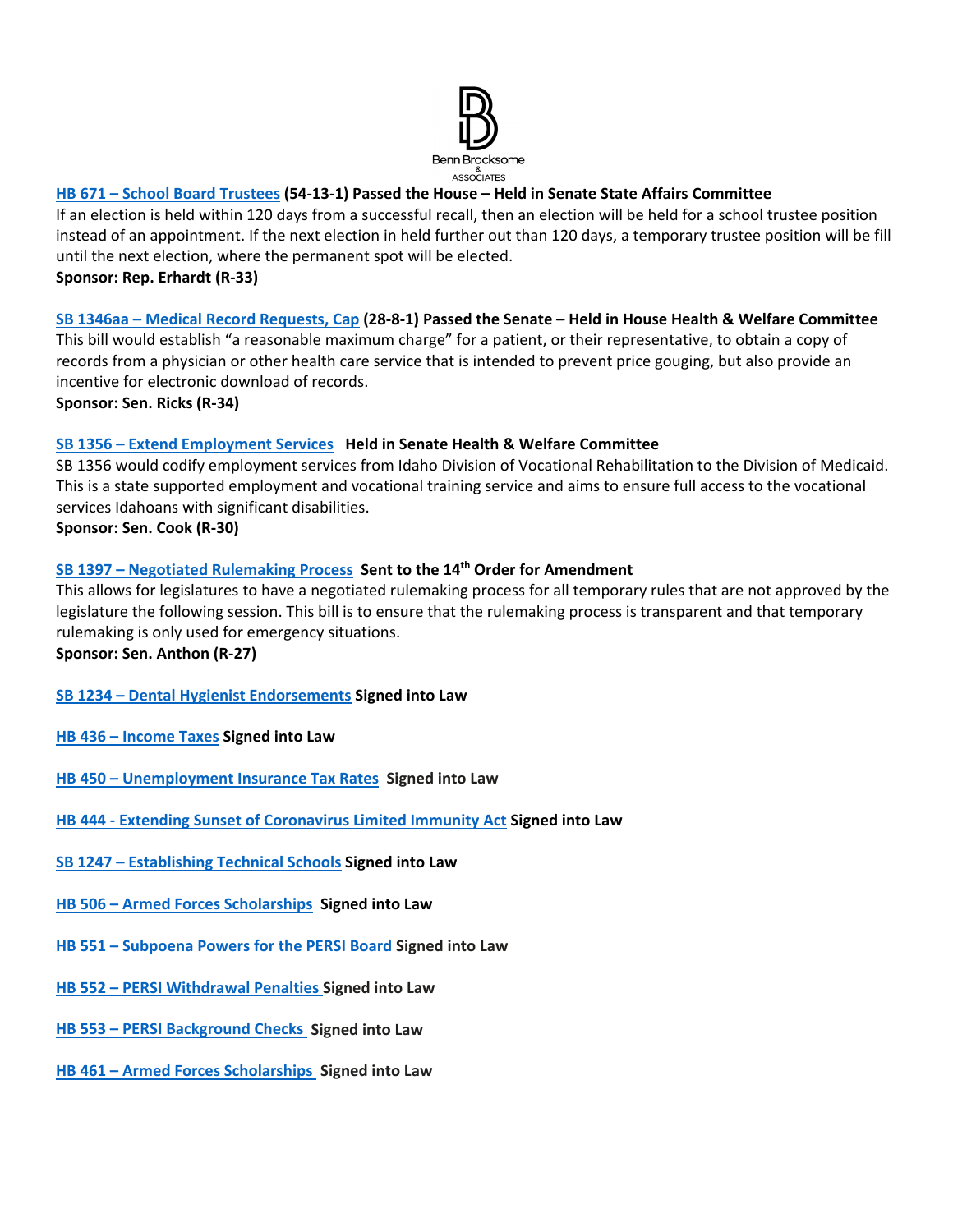

- **[HB 517 Dentists, Idaho Department of Corrections](https://legislature.idaho.gov/sessioninfo/2022/legislation/H0517/) Signed into Law**
- **[SB 1246 Uniform Controlled Substance Act](https://legislature.idaho.gov/sessioninfo/2022/legislation/S1246/) Signed into Law**
- **[SB 1283 Supplemental Medicaid Reimbursement for Ground Emergency Transport](https://legislature.idaho.gov/sessioninfo/2022/legislation/S1283/) Signed into Law**
- **[HCR 38 WWAMI Regional Medical Education Program](https://legislature.idaho.gov/sessioninfo/2022/legislation/HCR038/) Adopted**
- **[SB 1256 Notarization Process for Background Checks](https://legislature.idaho.gov/sessioninfo/2022/legislation/S1256/) Signed into Law**
- **HB 561 Uses for [Grant Funding, Emergency Service Personnel](https://legislature.idaho.gov/sessioninfo/2022/legislation/H0561) Signed into Law**
- **[HB 556 Securities](https://legislature.idaho.gov/sessioninfo/2022/legislation/H0556) Signed into Law**
- **[HB 562 Drug Outlet \(Pharmacy\) Registration](https://legislature.idaho.gov/sessioninfo/2022/legislation/H0562) Signed into Law**
- **[HB 590 Streamlining the Worker's Compensation Process](https://legislature.idaho.gov/sessioninfo/2022/legislation/H0590) Signed into Law**
- **[HB 611 Reinsurance, Claims](https://legislature.idaho.gov/sessioninfo/2022/legislation/H0611) Signed into Law**
- **[HB 554 Definitions PERSI](https://legislature.idaho.gov/sessioninfo/2022/legislation/H0554) Signed into Law**
- **[HB 555 Reemployment, PERSI](https://legislature.idaho.gov/sessioninfo/2022/legislation/H0555) Signed into Law**
- **[HB 778 Idaho Patient Act](https://legislature.idaho.gov/sessioninfo/2022/legislation/H0778/) Signed into Law**
- **[HB 718 Out-of-State Medical Students, Return to Idaho](https://legislature.idaho.gov/sessioninfo/2022/legislation/H0718/) Signed into Law**
- **[SB 1259 Medicaid, Certified Caregivers, and Property Taxes](https://legislature.idaho.gov/sessioninfo/2022/legislation/S1259/) Signed into Law**
- **[HB 728aaS PERSI, Russian Assets](https://legislature.idaho.gov/sessioninfo/2022/legislation/H0728/) Signed into Law**
- **[SB 1399 Extending Employment Services Program](https://legislature.idaho.gov/sessioninfo/2022/legislation/S1399/) Signed into Law**
- **[SB 1368 Occupational Licensing Reform Act, Language Clean-up](https://legislature.idaho.gov/sessioninfo/2022/legislation/S1368/) Signed into Law**
- **[HB 616aaS Private Foundations, Charitable Trusts, Non-Profits, Privacy](https://legislature.idaho.gov/sessioninfo/2022/legislation/H0616/) Signed into Law**

#### **Appropriations and Budgets**

- **[SB 1427 Department of Health & Welfare, Extended Employment Services](https://legislature.idaho.gov/sessioninfo/2022/legislation/S1427/) Signed into Law**
- **[SB 1331 Department of Health & Welfare FY 2022 Appropriations, Division of Medicaid](https://legislature.idaho.gov/sessioninfo/2022/legislation/S1331/) Signed into Law**
- **[HB 661 FY22 Supplemental Appropriations, DHW](https://legislature.idaho.gov/sessioninfo/2022/legislation/H0661/) Signed into Law**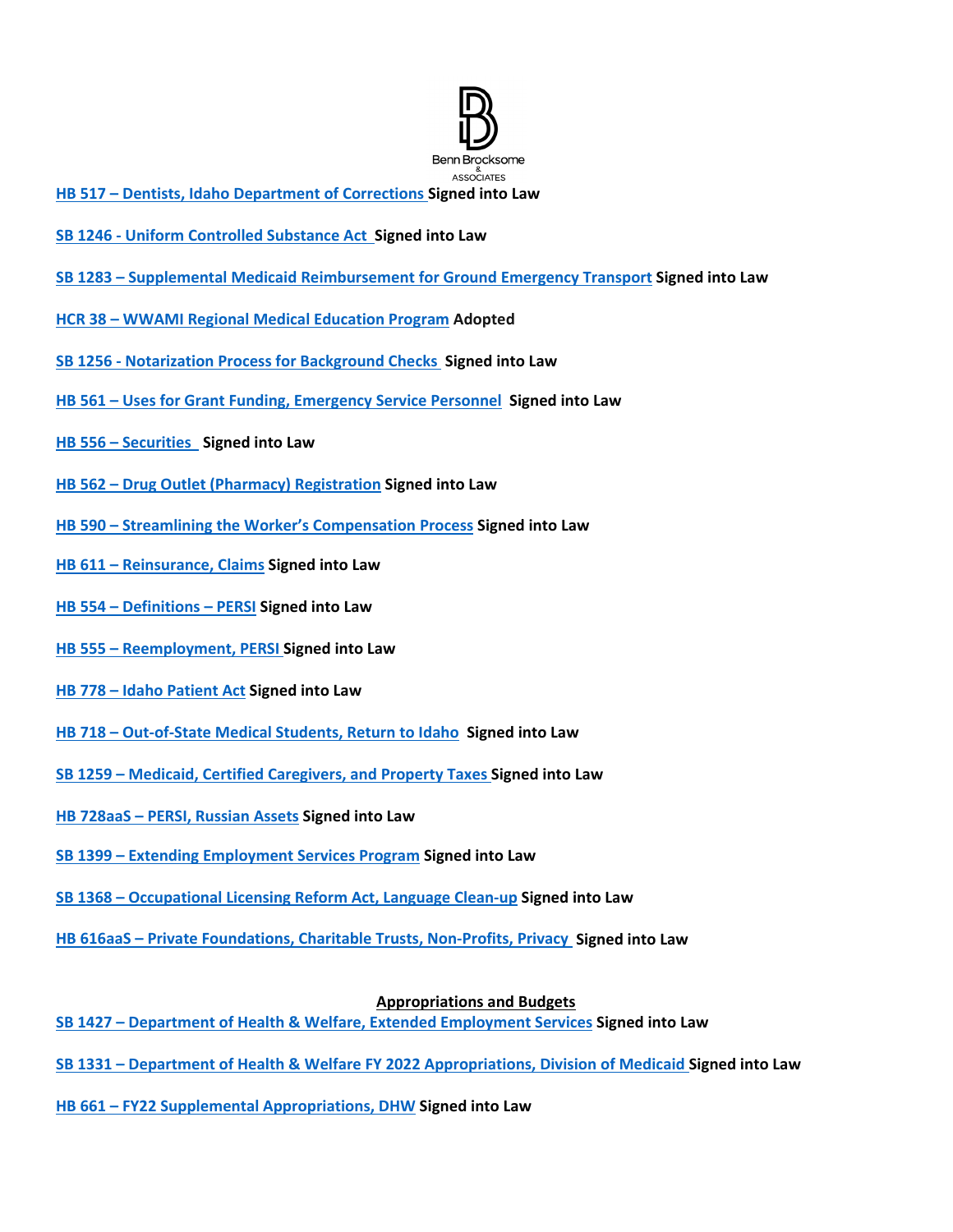

- **[HB 710 Division of Human Resources, FY22 Supplemental Appropriation](https://legislature.idaho.gov/sessioninfo/2022/legislation/H0710/) Signed into Law**
- **[HB 726 Division of Human Resources \(DHR\), FY23 Appropriation.](https://legislature.idaho.gov/sessioninfo/2022/legislation/H0726/) Signed into Law**
- **[HB 722 Department of Insurance, FY23 Appropriation](https://legislature.idaho.gov/sessioninfo/2022/legislation/H0722) Signed into Law**
- **[SB 1384 DHW, Mental Health Services Division, FY23 Appropriation](https://legislature.idaho.gov/sessioninfo/2022/legislation/S1384) Signed into Law**
- **[HB 771 Self-Governing Agencies, DOPL, FY23 Appropriation](https://legislature.idaho.gov/sessioninfo/2022/legislation/H0771/) Signed into Law**
- **[SB 1401 DHW Other Programs, FY22 and FY23 Appropriation](https://legislature.idaho.gov/sessioninfo/2022/legislation/S1401/) Signed into Law**
- **[HB 773 DHW Family & Community Services FY 2023 Original.](https://legislature.idaho.gov/sessioninfo/2022/legislation/H0773/) Signed into Law**
- **[SB 1418 State Board of Education, Health Education Programs, FY23 Appropriation](https://legislature.idaho.gov/sessioninfo/2022/legislation/S1418/) Signed into Law**
- **[HB 767 Department of Health & Welfare, Public Health Services Division, FY23 Appropriation](https://legislature.idaho.gov/sessioninfo/2022/legislation/H0767/) Signed into Law**
- **[HB 777 DHW Division of Medicaid, FY23 Appropriation.](https://legislature.idaho.gov/sessioninfo/2022/legislation/H0777/) Signed into Law**
- **[HB 799 State Board of Education, CTE Division, FY23 Appropriation.](https://legislature.idaho.gov/sessioninfo/2022/legislation/H0799/) Signed into Law**
- **[SB 1428 Individual High Risk Reinsurance Pool Fund](https://legislature.idaho.gov/sessioninfo/2022/legislation/S1428/) Signed into Law**

#### **Rules**

[HERE](https://adminrules.idaho.gov/rules/current/) is the link for the Index of all Proposed Rules seeking legislative approval. Committees in both the House and Senate are assigned rules to approve. As a reminder, if a rules docket pass either House or the Senate, they are set to go into effect but need to be enacted by legislation or executive order.

Rules Approved:

[16-0000-2100 -](https://adminrules.idaho.gov/legislative_books/2022/pending/22H_HealthWelfare.pdf#nameddest=G12.999219) Notice of Omnibus Rulemaking, Department of Health and Welfare (with the exception of chapter 16.03.09)

[16-0000-2100F -](https://adminrules.idaho.gov/legislative_books/2022/fee/22H_Fee_HW.pdf#nameddest=G4.999237) Notice of Omnibus Rulemaking (Fee Rule), Department of Health and Welfare [15-0100-2100 –](https://adminrules.idaho.gov/legislative_books/2022/pending/22H_HealthWelfare.pdf#nameddest=G4.999158) Omnibus Rulemaking - Proposed Rule, Office of the Governor, Idaho Commission on Aging [04-0000-2100 -](https://adminrules.idaho.gov/legislative_books/2022/pending/22S_StateAffs.pdf#nameddest=G4.999167) Notice of Omnibus Rulemaking - Proposed Rule, Office of The Attorney General, Page 5-91 [34-0000-2100 -](https://adminrules.idaho.gov/legislative_books/2022/pending/22S_StateAffs.pdf#nameddest=G17.999161) Notice of Omnibus Rulemaking - Proposed Rule, Secretary of State, Page 357-376 [34-0000-2100F -](https://adminrules.idaho.gov/legislative_books/2022/fee/22S_Fee_StateAffs.pdf#nameddest=G15.999174) Notice of Omnibus Rulemaking (Fee Rule) - Proposed Rule, Secretary of State Page 78-111 [38-0000-2100 -](https://adminrules.idaho.gov/legislative_books/2022/pending/22S_StateAffs.pdf#nameddest=G38.999154) Notice of Omnibus Rulemaking - Proposed Rule, ID Dept. of Administration, Page 377-417 [38-0000-2100F-](https://adminrules.idaho.gov/legislative_books/2022/fee/22S_Fee_StateAffs.pdf#nameddest=G20.999308) Notice of Omnibus Rulemaking (Fee Rule) - Proposed Rule, Id Dept. of Administration, Page 112-12 [18-0000-2100F](https://adminrules.idaho.gov/legislative_books/2022/fee/22H_FEE_Business.pdf#nameddest=G6.999167) Notice of Omnibus Rulemaking (Fee Rule) - Pending Rule - Department of Insurance [18-0000-2100](https://adminrules.idaho.gov/legislative_books/2022/pending/22H_Business.pdf#nameddest=G7.999199) Notice of Omnibus Rulemaking - Pending Rule – Department of Insurance [18-0201-2101](https://adminrules.idaho.gov/legislative_books/2022/pending/22H_Business.pdf#nameddest=G40.999284) Insurance Rates and Credit Rating (New Chapter) - Pending Rule